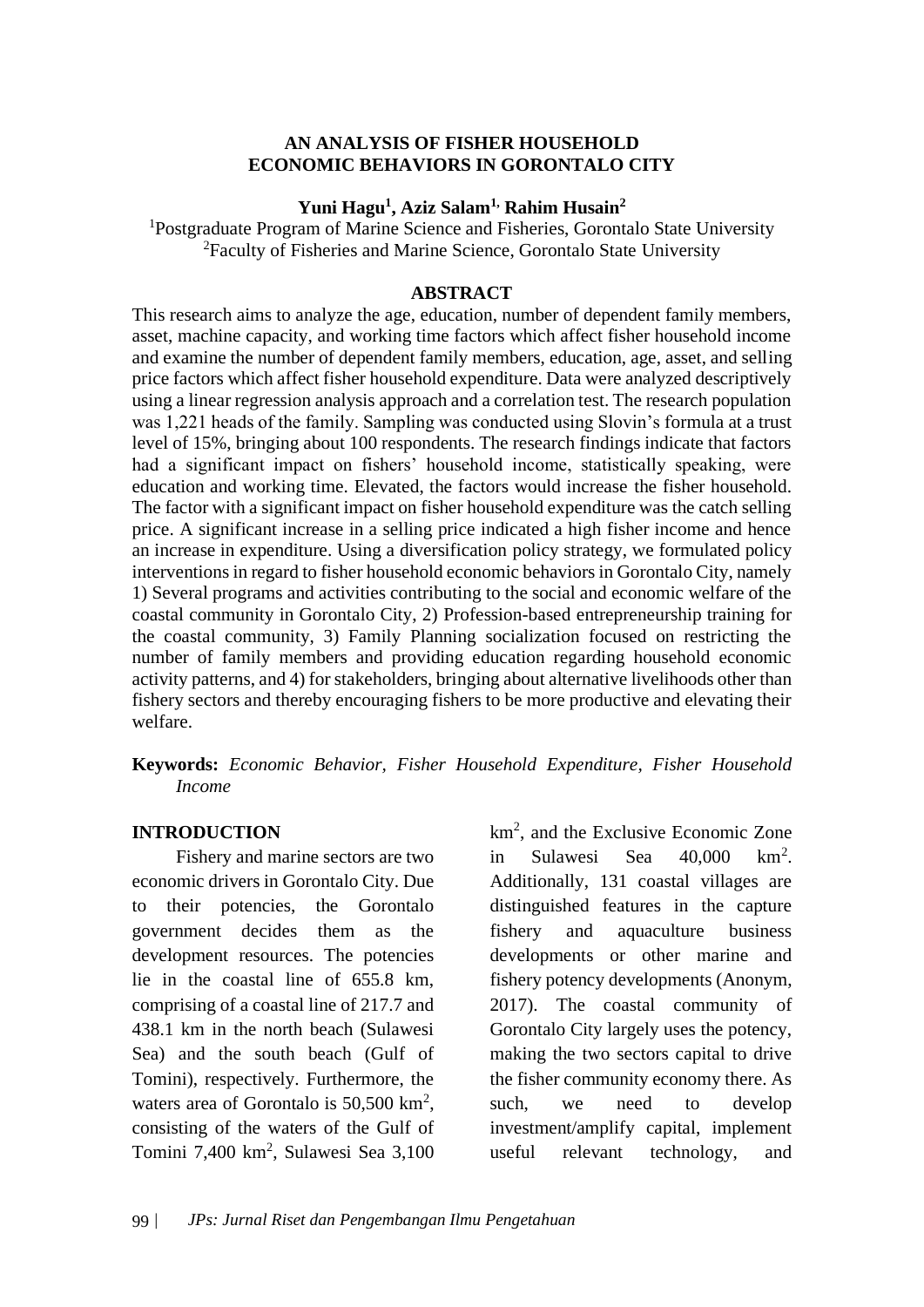empower the community through integrated programs which enhance the community welfare and income as the main actor of business in marine and fishery. This development will later contribute significantly to the local and national economy. Gorontalo population, in terms of fishery business actors, is 19,013 in number. The number covers the number of full-time fishers, part-time fishers, and freelance fishers which are 10,028 (53%), 4,419 (23%), and 4,566 (24%), respectively. Built upon these numbers, the percentage of workforces working as fishers in Gorontalo is 0.0173%. Meanwhile, the number of fisher households per 2017 was 13,412, comprising the number of capture fisher households and aquaculture fisher households which was 7,067 and 6,345, respectively (Anonym, 2017). Gorontalo City, with its coastal areas, has 1,930 business actors in fisheries who are now holding the fisher card. 1,443 (75%) of whom are capture fishers, whereas the rest, 431 (8.3%) and 56 (1.1%) are aquaculture fishers and fishery product collectors, respectively. The number of capture fisher households per 2018 was 908.

Nevertheless, the high fishery potency does not correspond to the fisher prosperity level. Studies of fishers, in general, highlight their impoverishment and economic uncertainty created by hardships they and their family are confronting (Kusnadi, 2000; Pretty *et al*., 2003; Widodo, 2011). That situation is also generated by the relationship between fishers and the surrounding environment (coasts and sea), which is absolutely not certain (Adriati, 1992; Kusnadi, 2000; Satria, 2009). Accordingly, this research aims to investigate the factors for fisher household income and expenditure in Gorontalo.

# **RESEARCH METHODOLOGY Time and Location**

This research took one year to accomplish, starting from March 2019 to February 2020 in Gorontalo City. A field observation as preliminary research was conducted to acquire the information regarding the socio-economic condition of the coastal community. The observation was specifically targeted to those living in the coastal subdistricts in Gorontalo City, namely Hulonthalangi (Pole and Tanjung Kramat) and Dumbo Raya (Leato Utara and Leato Selatan). Figure 1 depicts the research location.



*Figure 1. The Coastal Area of Gorontalo City*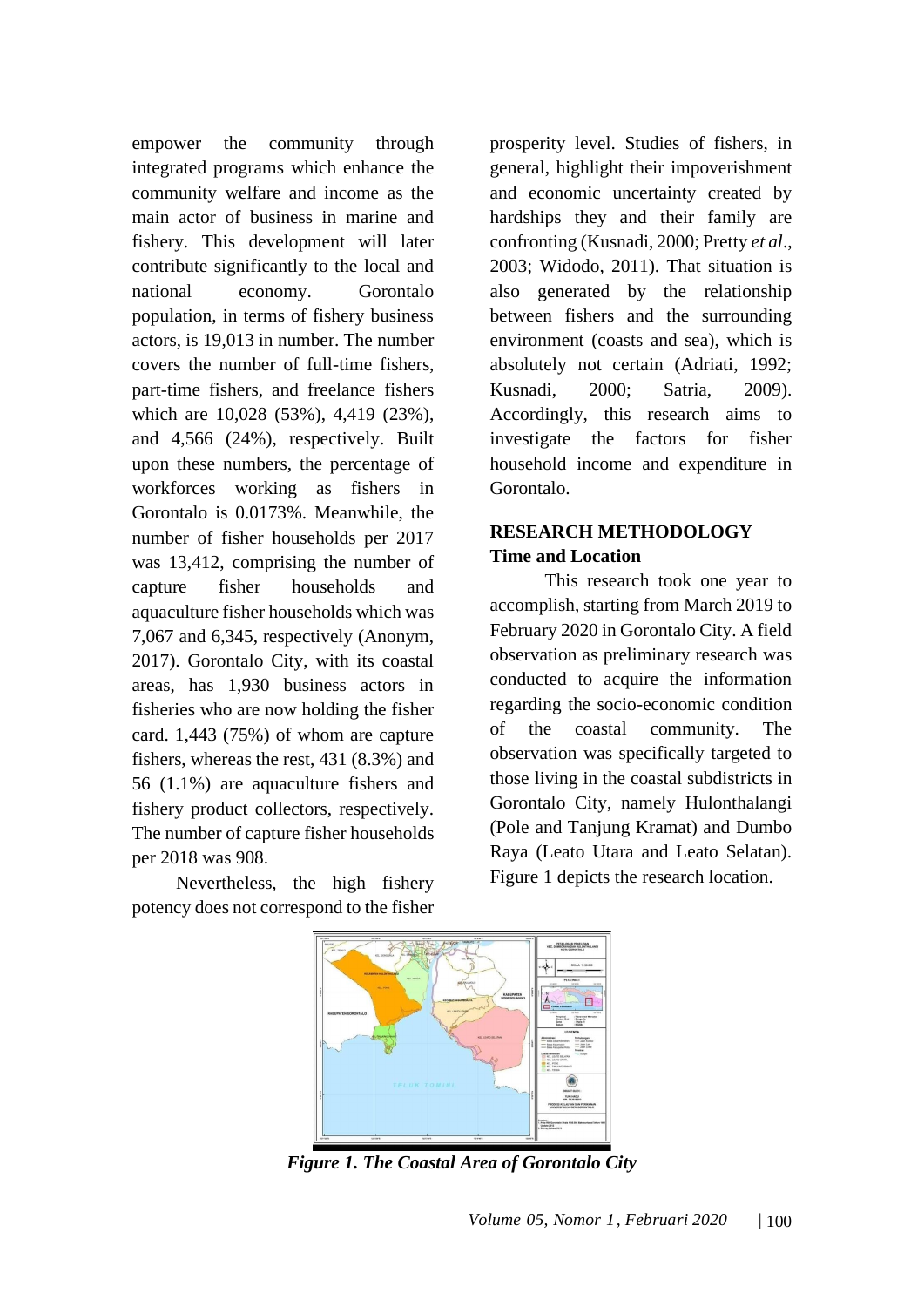## **Research Design and Methods**

The research method used was descriptive. A descriptive approach was typically used to define evidence regarding object researched and analyze the factors of fisher household income and expenditure (Singarimbun and Effendi, 1989). The research location was purposively determined, which was in Pohe, Tenda, Leato, and Tanjung Kramat, which were four sub-villages in Gorontalo City. Sampling was undertaken using a simple random sampling technique (Marzuki, 2005).

## **Research Population and Sample**

The sample taken in two subdistricts, namely Hulondalangi (Tanjung Kramat, Tenda, and Pohe) and Dumbo Raya (Leato Selatan and Leato Utara) consisted of 1,221 people. 10% of the fishers, hence 100 in number, were regarded as a sample and represented the entire fisher population in Gorontalo City. The research sample comprised of capture fishers living in Pohe, Tenda, and Tanjung Kramat (Hulondalangi) and Leato (Dumbo Raya) acquired using Slovin's formula.

$$
n = \frac{N}{Nd^2 + 1}
$$

Where:

n : the amount of sample

```
N : the amount of population
```
D · standard deviation of the population or the desired precision degree 0.10

The research sampling technique exerted was simple random sampling. The technique allowed any fishers in any area in Dumbo Raya Gorontalo City had the same opportunity for being research samples or respondents.

## **Data Type and Source**

This research used primary and secondary data sources. Primary data revealed the fishing gear conditions, including the type and the size/capacity, through direct interviews with fishers. The instrument used to collect the primary data was questionnaires. The questionnaires were distributed in accordance with the number of respondents which became the research population and sample. Meanwhile, secondary data were collected through literature studies and scientific journals.

# **Data Processing and Analysis Method 1. Factors for fisher household income**

Factors for fisher household income were observed using descriptive technique. The technique enabled us to analyze factors for fisger income ysing a linear regression model (Sulaiman, 2004), which is as follows:

| IU.                                                   |        |
|-------------------------------------------------------|--------|
| PDM: fishing income (IDR/year)                        | $= Y$  |
| $UN$ : fisher age (year)                              | $=X1$  |
| PDD : education (year                                 | $= X2$ |
| PM : fishing experience (year                         | $= X3$ |
| JAK : the number of dependent family members (person) | $= X4$ |
| ASK : the worth of boat and fishing gear as assets    | $= X5$ |
| $DM$ : engine power (PK)                              | $= X6$ |
| CKM : the amount of time spent at sea (HOK)           | $= X7$ |

 $PDM = \beta_0 + \beta_1 UN + \beta_2 PDD + \beta_3 PM + \beta_4 JAK + \varepsilon \beta_5 ASK + \beta_6 DM + \beta_7 CKM + \varepsilon$ Where: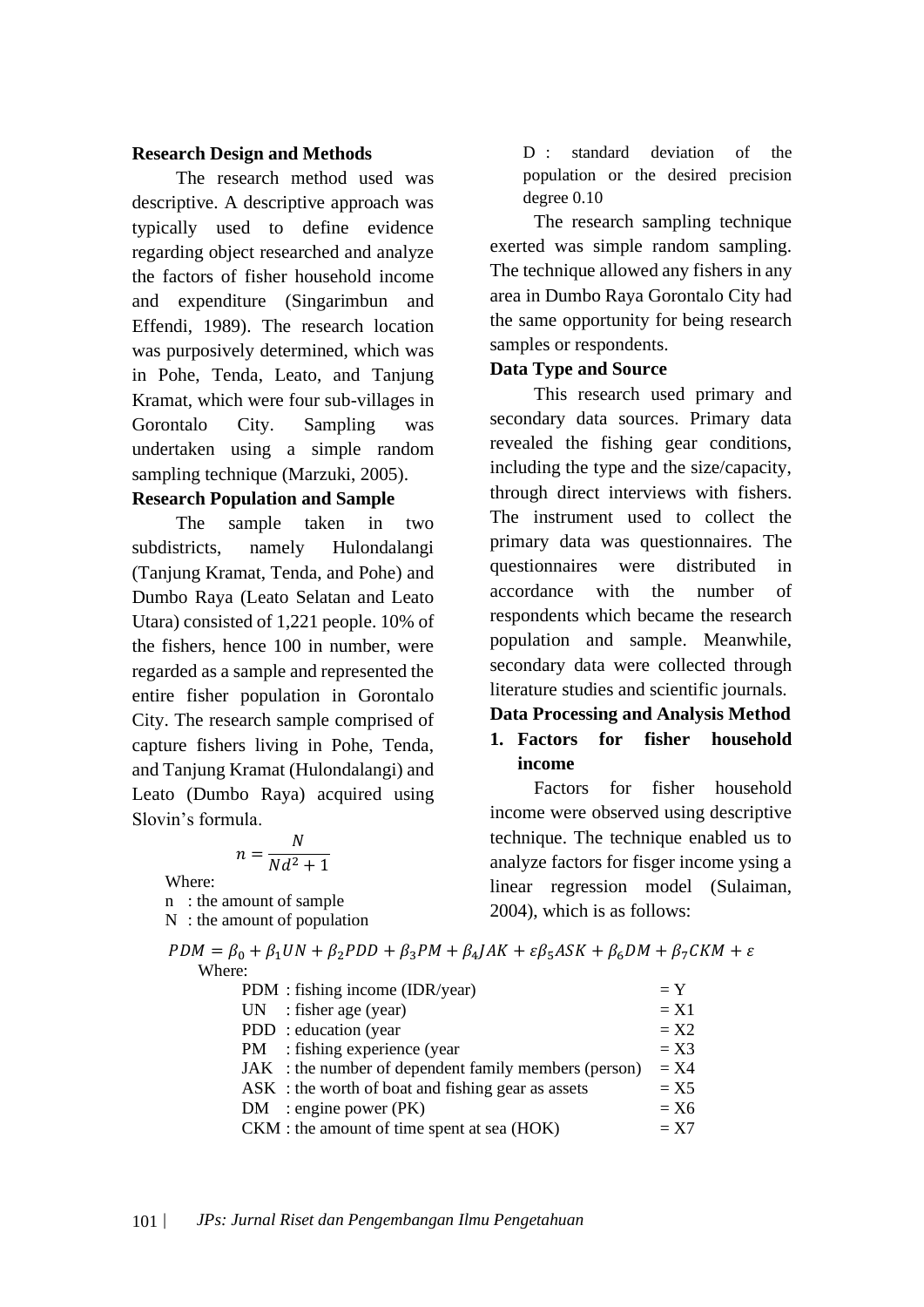## **2. Factors for fisher household expenditure**

regression analysis model (Rohmadi, 2010), which is as follows:

Factors for fisher household expenditure were analyzed using a linear

| $\epsilon PRT = \beta_0 + \beta_1 JAK + \beta_2 PDD + \beta_3 UN + \beta_4 PDM + \epsilon$ |        |
|--------------------------------------------------------------------------------------------|--------|
| Where:                                                                                     |        |
| PRT : household expenditure (IDR/year)                                                     | $= Y$  |
| JAK : the number of dependent family members (person)                                      | $= X1$ |
| PDD : education (year)                                                                     | $= X2$ |
| $UN$ : age (years old)                                                                     | $= X3$ |
| PDM: fishing income (IDR/year)                                                             | $= X4$ |

#### **FINDINGS AND DISCUSSION**

Gorontalo City was the capital of Gorontalo Province and located between 00°28′17″-00°35′56″ North Latitude and 122°59′44″-123°05′59″ East Longitude. Gorontalo Province was bordered with the following districts and landmark:

- a. Bulango Utara Bone Bolango in the north.
- b. Kabila Bone Bolango in the east.
- c. The Gulf of Tomini in the south.
- d. Telaga and Batuda'a Gorontalo District in the west.

There were nine subdistricts and 50 sub-villages in Gorontalo and we selected Hulondalangi (Pole, Tenda, Tanjung Kramat) and Dumbo Raya (Leato) as our research locations. An economic condition of a region should be analyzed to manifest a sustainable

regional economy through an engagement of the local economy in a broader regional economic system. The analysis of economic behaviors, by definition, was oriented to get to know fisher consumption behaviors in Gorontalo City.

#### **Respondent Fisher Characteristics**

#### **1. Respondent fisher age**

Fishers who became the respondents of this research were 20-51 years old, implying that the youngest respondent was 20 years old, while the oldest was 51. The highest percentage was achieved by respondents aged 40-45 years old, which was 32%, followed by those aged 30-39, > 51, 46-50, and 20-29 years old, which was 24%, 26%, 14%, and 3%, respectively. The details of respondent age data are listed in Table 1.

| Table 1. Respondent Age |                   |                   |            |  |
|-------------------------|-------------------|-------------------|------------|--|
| No.                     | <b>Respondent</b> | <b>Number of</b>  | Percentage |  |
|                         | Age               | <b>Respondent</b> | (%)        |  |
|                         | 20-29             |                   | 3.00       |  |
| 2                       | 30-39             | 24                | 24.00      |  |
| 3                       | 40-45             | 32                | 32.00      |  |
|                         | $46 - 50$         | 14                | 14.00      |  |
|                         | $\geq 51$         | 26                | 26.00      |  |
|                         | <b>Total</b>      | 100               | 100.00     |  |

**Table 1. Respondent Age**

*Source: Processed Data, 2019*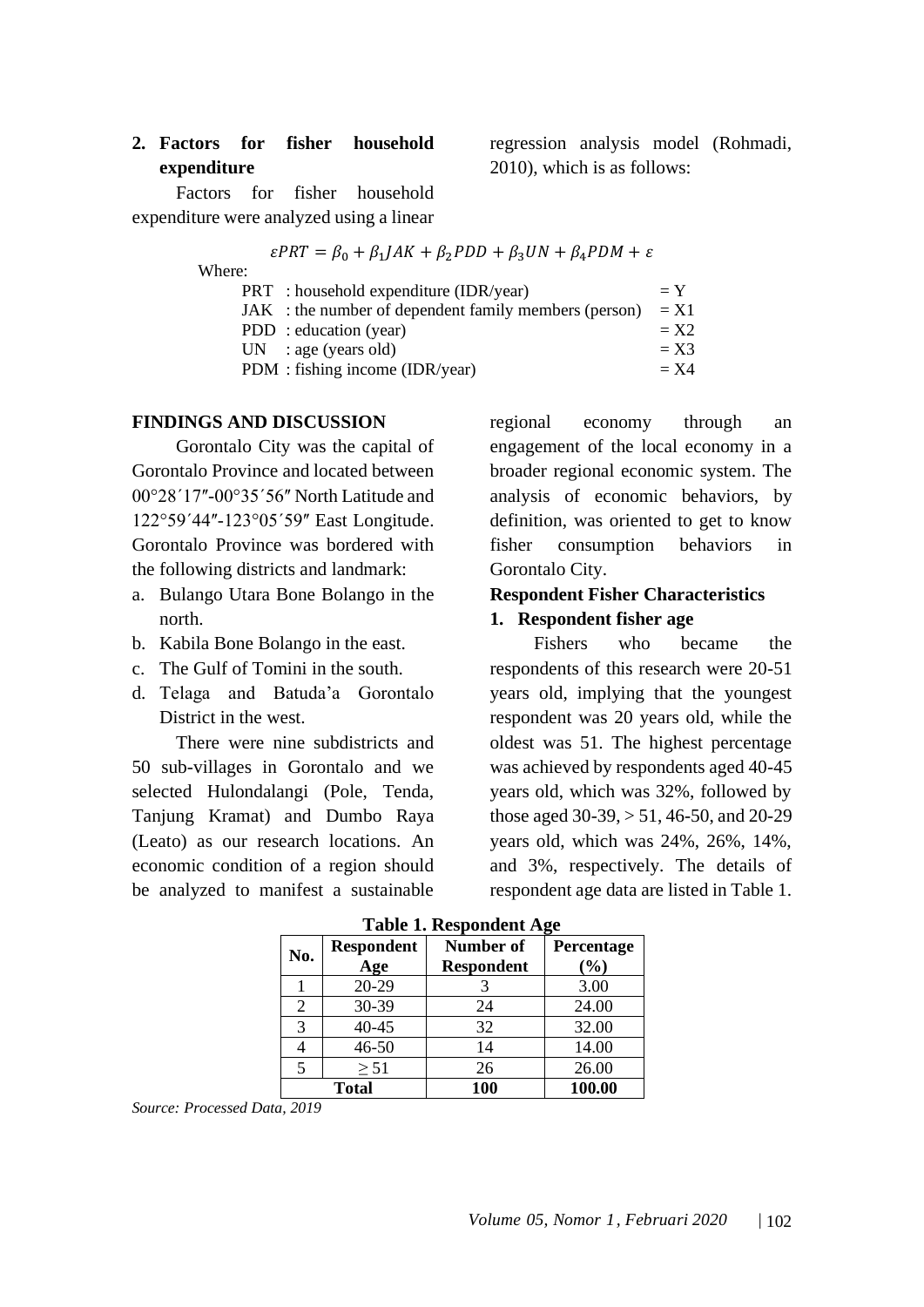## **2. Fisher respondents education level**

Most respondents, 82 in number, had graduated from a senior high school, whereas 3 respondents came with a diploma and bachelor's degree. Observing these numbers, we can conclude that the respondent education level at the location research was still low as most of them were only senior high school graduates. The finding also indicates a low participation rate in education.

| No.<br><b>Respondent Education</b> |                                           | М                        | F  | <b>Subtotal</b> |
|------------------------------------|-------------------------------------------|--------------------------|----|-----------------|
|                                    | Non-elementary school/equivalent graduate | $\overline{\phantom{0}}$ |    |                 |
|                                    | Elementary school/equivalent graduates    | -                        | -  |                 |
| 3                                  | Junior high school/equivalent graduates   | 10                       | 5  | 15              |
|                                    | Senior high school/equivalent graduates   | 79                       | 3  | 82              |
|                                    | Diploma                                   |                          |    |                 |
|                                    | <b>Bachelor</b>                           | $\overline{\phantom{0}}$ |    |                 |
|                                    | Total                                     | 78                       | 22 | 100             |

**Table 2. Respondent Education**

*Source: Processed Data, 2019*

## **3. Fishing experience**

78% of fishers admitted more than 5-year experiences. Fishing experiences significantly contributed to income earned by fishers. Foster

(2001:43) in Lamia (2013) argued that the length of time or work period that a person has taken can help him understand the duties of a job so that he is able to carry out the task properly.

| T able 5. FISHING EXPERIENCES |              |                        |                    |  |  |
|-------------------------------|--------------|------------------------|--------------------|--|--|
| No.                           | Year         | <b>Number (People)</b> | Percentage $(\% )$ |  |  |
|                               | $1-2$        |                        |                    |  |  |
|                               | $2 - 3$      |                        | 2.00               |  |  |
| 3                             | $3 - 4$      |                        |                    |  |  |
|                               | $4 - 5$      | 20                     | 20.00              |  |  |
|                               | > 5          | 78                     | 78.00              |  |  |
|                               | <b>Total</b> | 100                    | 100.00             |  |  |

**Table 3. Fishing Experiences**

*Source: Processed Data, 2019*

# **4. The number of respondent fisher dependent family members**

Evidence suggests that 30% of respondent fishers had more than five dependent family members. Others had 4-5 (20%), 3-4 (18%), 2-3 (17%), and 1- 2 (15%).

|  |  |  |  | <b>Table 4. The Number of Fisher Dependent Family Members</b> |
|--|--|--|--|---------------------------------------------------------------|
|  |  |  |  |                                                               |

| No. | <b>Dependent Family Members</b> | <b>Number (People)</b> | Percentage $(\% )$ |
|-----|---------------------------------|------------------------|--------------------|
|     | 1-2                             |                        | 15.00              |
|     | 3-4                             |                        | 17.00              |
|     | $4 - 5$                         | 18                     | 18.00              |
|     | $5 - 6$                         |                        | 20.00              |
|     |                                 | 30                     | 30.00              |
|     | <b>Total</b>                    | 100                    | 100.00             |

*Source: Processed Data, 2019*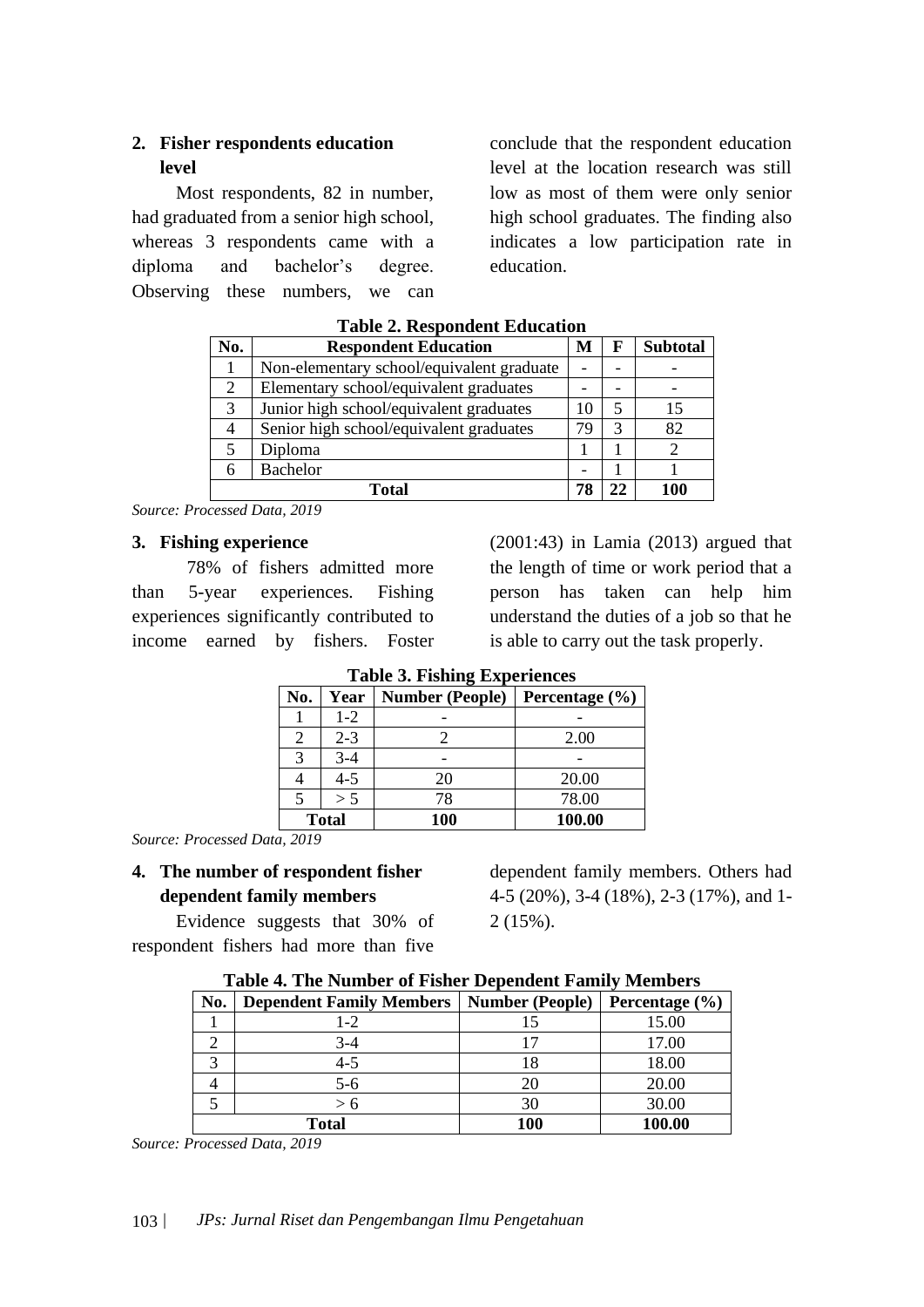#### **5. Fisher assets**

Fisher assets were in the form of boats which were the boat type 1-5 GT-31 GT. Most fishers used boats with a

capacity of 10-20 GT (30%), the rest used 5-10 GT and 20-30 GT (23%) and 31 GT (4%).

| 4.00   |
|--------|
| 23.00  |
| 30.00  |
| 23.00  |
| 20.00  |
| 100.00 |
|        |

**Table 5. Fishing Boat Asset**

*Source: Field Data Processed, 2019*

#### **6. Fishing boat engine power**

There were two ship engines commonly used, namely marine engine and ordinary car machine (190 ps Mitsubishi). The respective boat owners had a different preference of engine power and selected it based on its brand and country where they were made. In general, fishers in Gorontalo City used two types of engine produced by China, which was 170 HP and 160 HP, and others used Yanmar and Weichai.

## **7. Fishing time**

Thirty eight, twenty seven, twenty one, and six respondents spent 24-48, 48-96, 12-24, 1-12, and  $> 96$  hours of fishing, respectively.

| No. | <b>Fishing Time</b><br>(hours) | <b>Number</b><br>(people) | Percentage<br>(%) |
|-----|--------------------------------|---------------------------|-------------------|
|     | > 96                           |                           | 6.00              |
| 2   | 48-96                          | 27                        | 27.00             |
| 3   | 24-48                          | 38                        | 38.00             |
|     | $12 - 24$                      | 21                        | 21.00             |
| 5   | $1 - 12$                       |                           | 8.00              |
|     | <b>Total respondents</b>       | 100                       | 100.00            |

#### **Table 6. Fishing Time/hours**

*Source: Processed Data, 2019*

## **8. Factors for fisher household income in Gorontalo City**

Factors for fisher household income in this research were: Age  $(X_1)$ , education  $(X_2)$ , experience  $(X_3)$ , the number of dependent family members  $(X_4)$ , private equipment/assets  $(X_5)$ , engine power  $(X_6)$ , and fishing time  $(X<sub>7</sub>)$ . The analysis model used was double regression. Using the result of the regression coefficient in Appendix 1, we

acquired a regression equation as follows:

$$
\hat{Y} = 0.398 + 0.060X_1 + 0.460X_2 - 0.200X_3 - 0.030X_4 - 0.007X_5 + 0.780X_6 + 0.620X_7
$$

Factors with a significant effect on fisher household income, statistically reviewed, were education and fishing working time.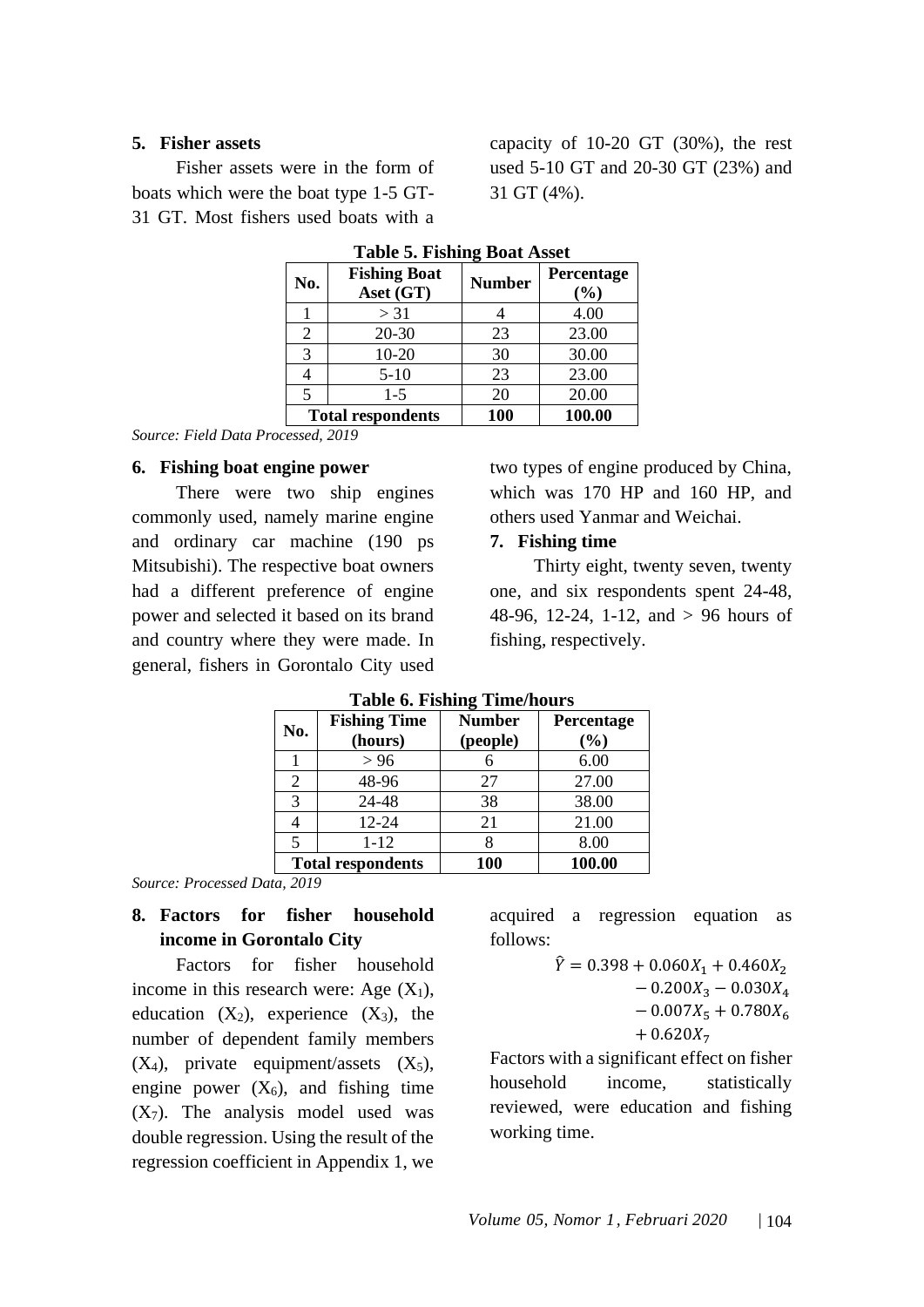# **9. Factors for fisher household expenditure in Gorontalo City**

Factors for fisher household expenditure in this research were: the number of dependent family members  $(X_1)$ , education  $(X_2)$ , age  $(X_3)$ , and selling price  $(X_4)$ . The analysis model used was double regression. Using the result of the regression coefficient in Appendix 2, we acquired a regression equation as follows:

$$
\hat{Y} = 3.15 + 0.02X_1 + (-0.17)X_2
$$
  
+ 0.06X\_3 + 0.25X\_4

Factors with a significant effect on fisher expenditure, statistically reviewed, were fishing catch selling prices.

# **Fisher Household Economic Behaviors in Gorontalo City**

In regard to fisher household economic behaviors in Gorontalo City, this research focused its analysis on how fisher households fulfilled their daily needs by examining factors for fisher household income and expenditure levels.

Factors for income level were age, education, fishing experience, the number of dependent family members (the family member participating in increasing fisher income, regardless of still being at a productive age or not), assets privately owned by fisher households which support their fishing activities (boats and catching tools), engine power, and fishing working time. Factors with a significant impact on fisher household income in Gorontalo City were education and fishing working time.

Furthermore, in terms of fisher household economic behaviors related to fisher expenditure, this research investigated several factors, namely the number of dependent family members, educational level, age, and selling price. Our analysis indicates that all researched factors positively correlated with respondent expenditure levels. Among the factors, selling price is the factor with the most significant impact on expenditure. Meanwhile, other factors did not show any significant impact. This particular condition was brought about by the fact that the higher the selling price set by fishers, the higher the income. Furthermore, the higher the income, the higher the expenditure.

# **CONCLUSION**

Referring to the analysis of fisher household economic behaviors made in the coastal area of Gorontalo City, we can conclude that:

- 1. Factors with a significant impact on fisher household income, statistically reviewed, were education and working time. If enhanced, the factors would likely increase fisher household income.
- 2. Factors with a significant impact on fisher household expenditure were fisher catch selling price. If enhanced, the factors would likely increase fisher household income. The higher the selling price set by fishers, the higher the income. The higher the income, the higher the expenditure.
- 3. To identify fisher household economic behaviors in Gorontalo City, this research analyzed income factors by considering the variable of age, education, experience, the number of dependent family